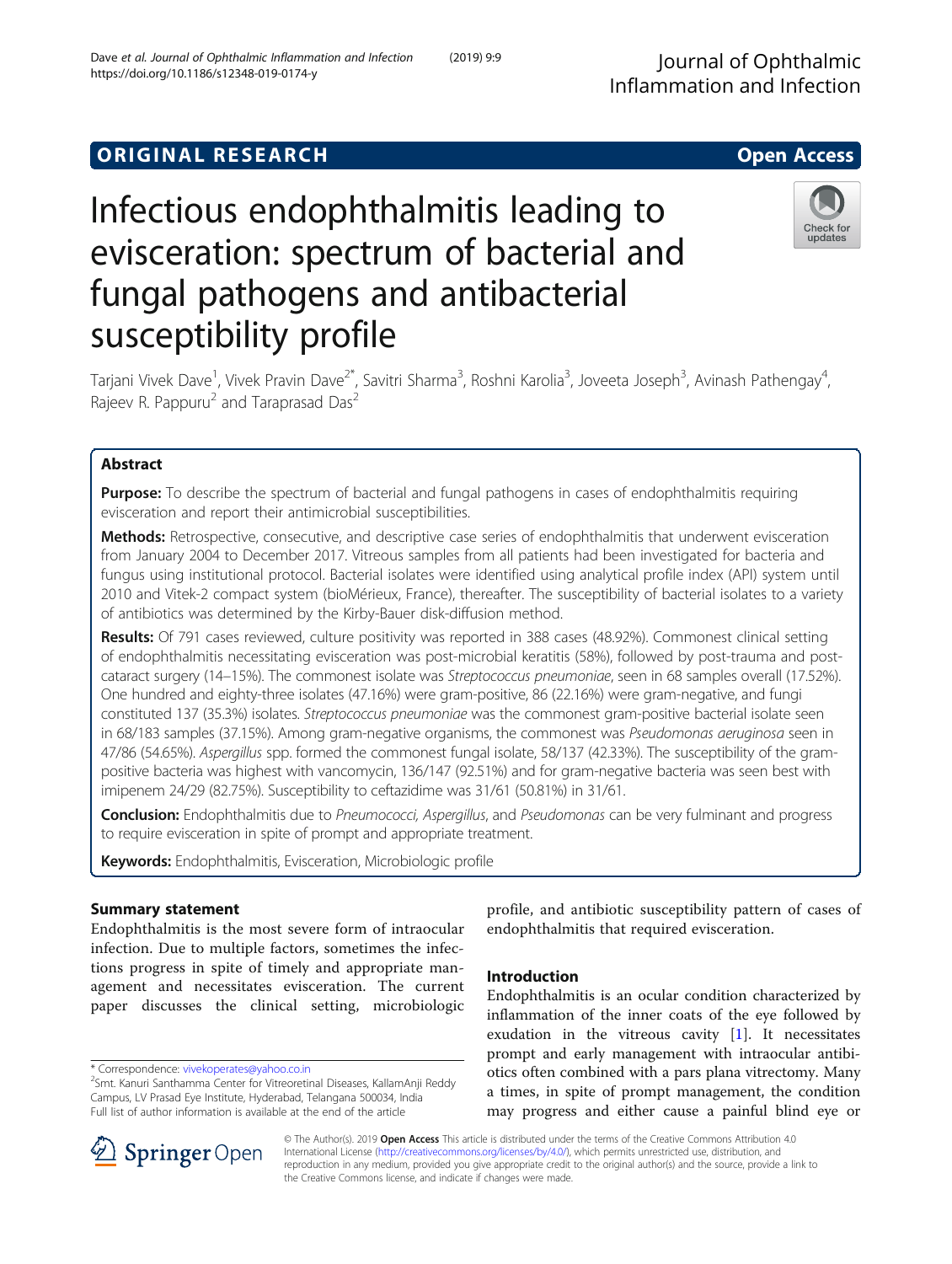convert into a panophthalmitis with the infection spreading to the sclera and the Tenon's capsule. In such situations, the eye often needs to undergo evisceration [[2,](#page-4-0) [3\]](#page-4-0). Lu, et al. in their paper on risk factors for endophthalmitis requiring evisceration or enucleation described an evisceration rate of 14.3% [[2\]](#page-4-0). Tsai, et al. in their paper on the same subject reported a higher evisceration/enucleation rate of 23.2% [\[3](#page-4-0)].

The probable reasons for the progression in spite of prompt and appropriate management could include relatively virulent organisms with possible high antibiotic resistance pattern. Current existing literature does not have adequate description about the spectrum of causative organisms and their antimicrobial susceptibility patterns in cases of endophthalmitis that eventually require evisceration. In the current communication, we report the above in such cases treated at our center over the past decade.

## Materials and methods

This is a retrospective, non-comparative, descriptive, consecutive case series of patients treated at L.V. Prasad Eye Institute, Hyderabad, India, both in-house and referred from January 2004 to December 2017. The microbiology records of all cases of endophthalmitis that underwent evisceration were reviewed. The study was approved by the Institutional Review Board, and it adhered to the Tenets of the Declaration of Helsinki. Vitreous samples from all patients had been investigated for bacteria and fungus using institutional protocol [\[4](#page-4-0)]. Bacterial isolates were identified using analytical profile index (API) system until 2010 and Vitek-2 compact system (bioMérieux, France), thereafter. The susceptibility of bacterial isolates to a variety of antibiotics was determined by the Kirby-Bauer disk-diffusion method. Fungal species were identified based on their colony and microscopic characteristics. Susceptibility test for fungal isolates were not performed.

Eviscerated samples were transported to the microbiology laboratory immediately in a sterile bottle. The sample was examined by direct microscopy (Calcofluor-white, Gram, Giemsa stains) and culture for aerobic and anaerobic organisms. Special stains such as modified Ziehl-Neelsen using  $1\%$  H<sub>2</sub>SO<sub>4</sub> and Gomori methenamine Silver stain were done for microscopy when indicated. For culture, the sample was inoculated on 5% sheep blood agar, 5% sheep blood chocolate agar, brain heart infusion broth, thioglycollate broth, and Sabouraud dextrose agar (SDA). All media were incubated at 37 °C for 1 week except SDA, which was incubated at 27 °C for 2 weeks for the isolation of fungi. Growth on two or more media or confluent growth on at least one solid medium at the site of inoculation or growth on one medium with consistent

direct microscopy result was defined as a significant positive culture and was included in the study.

## Results

A total of 6158 cases of endophthalmitis were seen at our center along the time period from January 2004 to December 2017. Of these, 791 cases of endophthalmitis underwent evisceration (12.84%). Of these cultures, positivity was reported in 388 cases (48.92%). Table 1 shows the various clinical etiologies that led to eventual evisceration. The commonest clinical setting of endophthalmitis necessitating evisceration was post-microbial keratitis which accounted for more than half (58%) of all the cases. This was followed by endophthalmitis posttrauma and post-cataract surgery (14–15%). Of the total 388 culture positive cases, the commonest isolate reported was Streptococcus pneumoniae, seen in 68 samples overall (17.52%). One hundred and eighty-three isolates (47.16%) were gram-positive organisms, 86 (22.16%) were gram-negative organisms, and fungi constituted 137 (35.3%) isolates. Among gram-positive organisms, Streptococcus pneumoniae was the commonest gram-positive bacterial isolate and the commonest gram-positive coccus seen in 68/183 samples (37.15%). The commonest gram-positive bacillus was Bacillus species 6/183 samples (6.55%). Among gram-negative organisms, the commonest isolate was Pseudomonas aeruginosa seen in 47/86 (54.65%). Aspergillus spp. formed the commonest isolate among fungi, 58/137 (42.33%). The detailed isolate list is described in Table [2.](#page-2-0)

The susceptibility of the gram-positive bacteria was highest with vancomycin, 136/147 samples tested (92.51%) followed by cefazolin118/149 samples tested (79.19%). That for gram-negative bacteria was seen best with imipenem24/29 samples tested (82.75%) followed by gatifloxacin 137/196 samples tested (69.89%), moxifloxacin101/158 samples tested (63.92%), and ofloxacin 118/199 samples tested (59.29%). Susceptibility to ceftazidime was found to be 50.81% in 31/61 samples tested. The detailed susceptibility list is described in Table [3](#page-3-0).

### **Discussion**

The current study showed that the commonest isolate in cases of endophthalmitis undergoing evisceration was Streptococcus pneumoniae followed by Aspergillus and

Table 1 Etiology of endophthalmitis undergoing evisceration

| Etiology                       | Number (%)  |  |  |  |  |  |
|--------------------------------|-------------|--|--|--|--|--|
| Post cataract surgery          | 55 (14.17)  |  |  |  |  |  |
| Post trauma                    | 56 (14.43)  |  |  |  |  |  |
| Endogenous                     | 22 (5.67)   |  |  |  |  |  |
| Post keratoplasty              | 29 (7.47)   |  |  |  |  |  |
| Post keratitis and perforation | 226 (58.24) |  |  |  |  |  |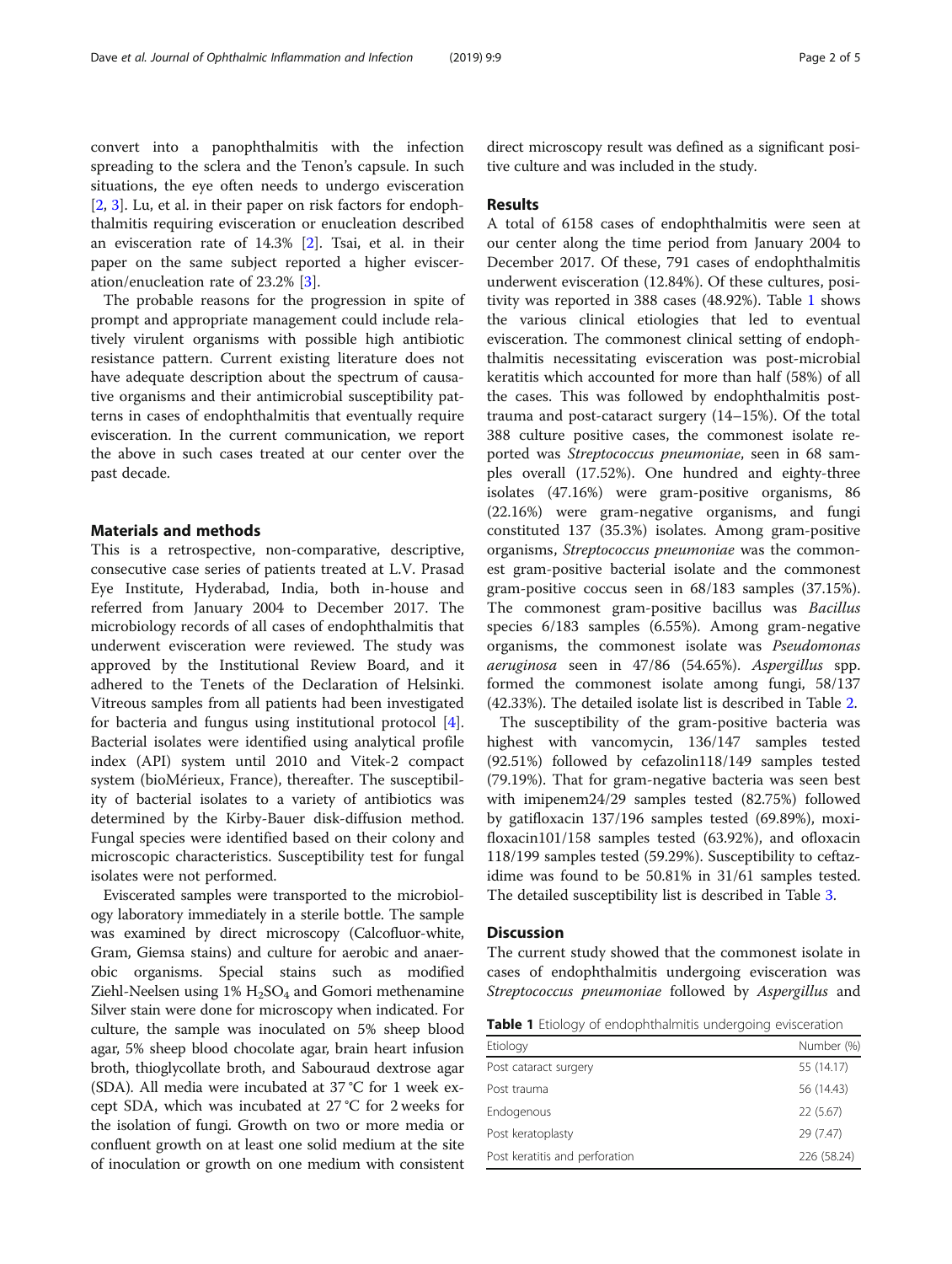<span id="page-2-0"></span>

| <b>Table 2</b> Spectrum of organisms isolated from the |  |  |  |
|--------------------------------------------------------|--|--|--|
| evisceration contents                                  |  |  |  |

|                                        | Organism                                 | Number<br>(% ) |
|----------------------------------------|------------------------------------------|----------------|
| Gram-positive organisms<br>$(n = 183)$ | Streptococcus pneumoniae                 | 68 (37.15)     |
|                                        | Staphylococcus epidermidis               | 31 (16.93)     |
|                                        | Staphylococcus aureus                    | 22 (12.02)     |
|                                        | Bacillus spp.                            | 12 (6.55)      |
|                                        | B-hemolytic Streptococci                 | 12 (6.55)      |
|                                        | Corynebacterium spp.                     | 10 (5.46)      |
|                                        | a- hemolytic streptococci                | 7 (3.82)       |
|                                        | Staphylococcus spp.                      | 5(2.73)        |
|                                        | Coagulase-negative<br>staphylococci      | 4(2.18)        |
|                                        | Non-hemolytic Streptococci               | 3(1.63)        |
|                                        | Leuconostoc spp.                         | 2 (1.09)       |
|                                        | Brevibacterium spp.                      | 2(1.09)        |
|                                        | Enteorcoccus spp.                        | 1(0.54)        |
|                                        | Kocuriaspp                               | 1(0.54)        |
|                                        | Mycobacterium spp.                       | 1(0.54)        |
|                                        | Nocardia spp.                            | 1(0.54)        |
|                                        | Pentoea spp.                             | 1(0.54)        |
| Gram-negative organisms<br>$(n = 87)$  | Pseudomonas aeruginosa                   | 47 (54.02)     |
|                                        | Escherechia coli                         | 11 (12.64)     |
|                                        | Enterobacter spp.                        | 7 (8.04)       |
|                                        | Hemophilus spp.                          | 4 (4.59)       |
|                                        | Klebsiella spp.                          | 4 (4.59)       |
|                                        | Pseudomonas spp.                         | 4 (4.59)       |
|                                        | Acenitobacter spp.                       | 3(3.44)        |
|                                        | Citrobacter spp.                         | 2(2.29)        |
|                                        | Serratia spp.                            | 2(2.29)        |
|                                        | Burkholderia spp.                        | 1(1.14)        |
|                                        | Weeksellavirosa                          | 1(1.14)        |
|                                        | Non-fermenting gram-<br>negative bacilli | 1(1.14)        |
| Fungi ( $n = 137$ )                    | Fusarium spp                             | 19 (13.86)     |
|                                        | Unidentified hyaline fungi               | 26 (18.97)     |
|                                        | Aspergillus spp.                         | 58 (42.33)     |
|                                        | Unidentified dematecious<br>fungi        | 11 (8.02)      |
|                                        | Candida spp.                             | 3(2.18)        |
|                                        | Acremonium spp.                          | 8(5.83)        |
|                                        | Exserohilum spp.                         | 2 (1.45)       |
|                                        | Colletotrichum spp.                      | 2(1.45)        |
|                                        | Phialophora spp.                         | 1(0.72)        |
|                                        | Alternaria spp.                          | 1(0.72)        |

| <b>Table 2</b> Spectrum of organisms isolated from the |  |  |  |
|--------------------------------------------------------|--|--|--|
| evisceration contents (Continued)                      |  |  |  |

|                                 | Organism           | Number<br>(% ) |
|---------------------------------|--------------------|----------------|
|                                 | Penicillium spp.   | 1(0.72)        |
|                                 | Absidia spp.       | 1(0.72)        |
|                                 | Lasiodiplodia spp. | 1(0.72)        |
|                                 | Curvularia spp.    | 1(0.72)        |
|                                 | Cladosporium spp.  | 1(0.72)        |
|                                 | Mucor              | 1(0.72)        |
| Parasitic organisms ( $n = 5$ ) | Acanthameba spp.   | 5(100)         |

Pseudomonas aeruginosa respectively. Only one previous study on evisceration following endophthalmitis has discussed the causative organisms [\[3](#page-4-0)]. In that study, the authors described 20 eyes that underwent evisceration following endophthalmitis. The commonest reported organism in that subset was Pseudomonas aeruginosa. Aspergillus accounted for one eye whereas Streptococcus pneumoniae was not reported. Studies on endophthalmitis secondary to Streptococcus pneumoniae suggest a poor visual outcome with a high rate of poor anatomic outcome. Miller et al., in their study on pneumococcal endophthalmitis, reported 3/27 (11.11%) eyes needing evisceration [\[5](#page-4-0)].The low evisceration rate in their study could be attributed to the fact that the antimicrobial susceptibilities to the commonly used intravitreal antibiotics like vancomycin, gatifloxacin, cefazolin, and ciprofloxacin, in their study was 100%. Conversely, in the current study, the pneumococcal endophthalmitis subgroup (68 eyes) showed a varied sensitivity pattern to the common antibiotics used. In contrast to Miller et al., in another study by Soriano et al. [[6](#page-4-0)], the evisceration rates in 36 cases of Streptococcus pneumoniae endophthalmitis was 47.22%. This indirectly is in agreement with our study observation that Streptococcus pneumoniae is an important cause of evisceration following endophthalmitis. This relatively poor outcome has been hypothesized due to a very high degree of inflammatory response evoked by Streptococcus pneumoniae by its exotoxins and enzymes [[7](#page-4-0)–[10\]](#page-4-0). A commonly known virulence factor is a polysaccharide capsule that releases pneumococci from the host by preventing phagocytosis. Another potent virulence factor is pneumolysin which inhibits host responses such as antibody synthesis and lymphocyte proliferation. Inflammation is caused by the virulence factor of cell wall components, which are thought to be the main cause of symptoms. Aspergillus is a common organism causing endophthalmitis, more so in the Indian sub-continent as compared to the western world, where molds like *Candida* form the major etiology of fungal endophthalmitis  $[11-13]$  $[11-13]$  $[11-13]$  $[11-13]$  $[11-13]$ . In cases of fungal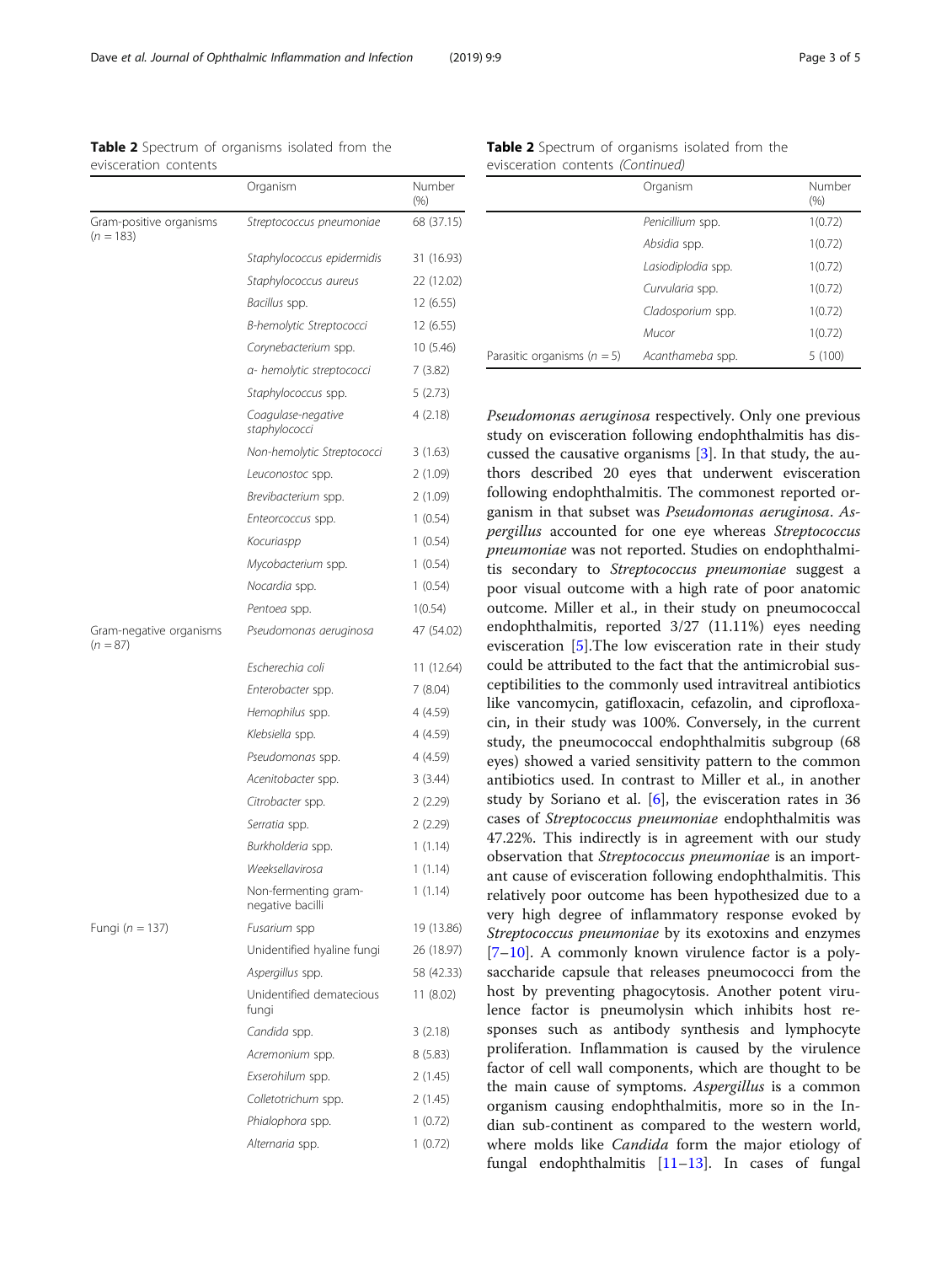<span id="page-3-0"></span>Table 3 Overall specific antibiotic susceptibilities of the individual bacterial species<sup>\*</sup>

| Species                                        | Cefazolin      |                  |                |                | Ceftazidime Chloramphenicol Ciprofloxacin Gatifloxacin |              |                |                |                |                |                |                |                |                | Imipenem Tobramycin Vancomycin |                |                |                |              |                |                |                |                |                |
|------------------------------------------------|----------------|------------------|----------------|----------------|--------------------------------------------------------|--------------|----------------|----------------|----------------|----------------|----------------|----------------|----------------|----------------|--------------------------------|----------------|----------------|----------------|--------------|----------------|----------------|----------------|----------------|----------------|
|                                                | S              | $\mathbf{I}$     | $\mathsf R$    | S              |                                                        | R            | S              |                | R              | S              |                | R              | S              |                | R                              | S              |                | R              | S            |                | R              | S              |                | R              |
| Gram-positive bacteria ( $n =$ number tested)) |                |                  |                |                |                                                        |              |                |                |                |                |                |                |                |                |                                |                |                |                |              |                |                |                |                |                |
| Streptococcus pneumoniae                       | 54             | 0                | $\Omega$       | 1              | 0                                                      | 0            | 53             | $\mathbf 0$    | 1              | 46             | 6              | 1              | 47             | 3              |                                | $\Omega$       |                | C              | 0            | 0              | 0              | 51             | 0              | $\overline{1}$ |
| Streptococcus spp. (14)                        | $\overline{7}$ | 0                | $\mathbf{0}$   | 1              | $\circ$                                                | $\mathbf 0$  | $\overline{7}$ | $\mathbf{0}$   | 7              | 3              | $\mathbf 0$    | 3              | 7              | $\mathbf{0}$   | $\mathbf{1}$                   | $\circ$        | 0              | 0              | $\mathbf 0$  | 1              | $\mathbf 0$    | 7              | 0              | $\overline{0}$ |
| Staphylococcus epidermidis (23)                | 19             | 2                | $\overline{1}$ | $\mathbf 0$    | 0                                                      | $\mathbf 0$  | 19             | $\mathbf 0$    | $\overline{4}$ | 6              | $\overline{4}$ | 13             | 18             | $\mathbf{1}$   | 4                              | $\mathbf 0$    | 0              | 0              | $\mathbf 0$  | 0              | $\mathbf 0$    | 22             | 0              | $\overline{0}$ |
| Staphylococcus aureus (14)                     | 10             | 2                | 2              | $\mathbf 0$    | 0                                                      | $\mathbf 0$  | 14             | $\mathbf 0$    | $\mathbf 0$    | $\mathbf{1}$   | $\mathbf 0$    | 13             | 10             | $\overline{2}$ | 2                              | $\mathbf 0$    | 0              | 0              | $\mathbf 0$  | 0              | $\overline{0}$ | 13             | 0              | $\overline{0}$ |
| Bacillus spp. (7)                              | -1             | 0                | 2              | $\mathbf 0$    | 0                                                      | 1            | 3              | 0              | 0              | 7              | $\Omega$       | $\mathbf 0$    | 7              | $\mathbf 0$    | 0                              | $\mathbf 0$    | 0              | 0              | $\mathbf 0$  | 0              | $\overline{0}$ | $\overline{7}$ | 0              | $\overline{0}$ |
| B-hemolytic Streptococci (6)                   | 6              | 0                | $\mathbf{0}$   | 1              | 0                                                      | $\mathbf{0}$ | 5              | $\mathbf{0}$   | $\mathbf{1}$   | $\overline{2}$ | 1              | 3              | 3              | $\mathbf{0}$   | 3                              | $\mathbf{0}$   | 0              | 0              | $\mathbf{0}$ | 0              | $\mathbf 0$    | 5              | 0              | $\overline{0}$ |
| Corynebacterium spp. (6)                       | $\overline{4}$ | $\Omega$         | $\mathbf 0$    | $\mathbf 0$    | 0                                                      | $\mathbf 0$  | $\overline{4}$ | 0              | $\Omega$       | 2              | $\mathbf 0$    | $\overline{4}$ | $\Omega$       | $\mathbf 0$    | $\mathfrak{D}$                 | $\mathbf 0$    | $\Omega$       | 0              | $\mathbf 0$  | 0              | $\overline{0}$ | 6              | 0              | $\overline{0}$ |
| a-hemolytic streptococci (2)                   | $\mathbf 0$    | 0                | 2              | $\mathbf 0$    | $\mathbf{0}$                                           | $\mathbf 0$  | $\mathbf 0$    | $\overline{2}$ | $\mathbf 0$    | $\overline{2}$ | $\mathbf 0$    | $\mathbf 0$    | $\overline{2}$ | $\mathbf 0$    | 0                              | $\mathbf{0}$   | $\mathbf 0$    | 0              | $\mathbf 0$  | 0              | $\overline{0}$ | $\overline{2}$ | 0              | $\overline{0}$ |
| Staphylococcus spp. (5)                        | 3              | 0                | $\overline{2}$ | 0              | 0                                                      | $\mathbf 0$  | 1              | $\mathbf 0$    | $\Omega$       | 0              | $\overline{2}$ | 3              | $\overline{2}$ | 1              | 2                              | $\mathbf 0$    | $\Omega$       | 0              | $\mathbf 0$  | 0              | $\mathbf 0$    | 4              | 0              | $\overline{1}$ |
| Coagulase-negative staphylococci<br>(4)        | $\overline{4}$ | 0                | $\overline{0}$ | $\mathbf{0}$   | $\mathbf 0$                                            | $\mathbf 0$  | 3              | $\mathbf{0}$   | 1              | $\mathbf 0$    | 1              | 3              | $\overline{4}$ | $\mathbf{0}$   | $\mathbf 0$                    | $\overline{0}$ | $\mathbf 0$    | $\mathbf 0$    | $\mathbf{0}$ | 0              | $\mathbf{0}$   | 3              | 0              | $\overline{1}$ |
| Non-hemolytic Streptococci (6)                 | $\overline{1}$ | 1                | 0              | 0              | 0                                                      | 0            | 1              | 0              | 1              | 3              | 0              | 3              | 1              | $\mathbf 0$    |                                | 0              | 0              | 0              | 0            | 0              | 0              | $\overline{2}$ | 0              | $\overline{0}$ |
| Leuconostoc spp. (2)                           | $\overline{2}$ | 0                | $\mathbf 0$    | $\mathbf 0$    | $\mathbf 0$                                            | $\mathbf 0$  | $\overline{2}$ | $\mathbf 0$    | $\mathbf{O}$   | $\overline{2}$ | $\mathbf 0$    | $\mathbf 0$    | 1              | $\mathbf 0$    | 1                              | $\mathbf 0$    | $\mathbf 0$    | $\mathbf 0$    | $\mathbf 0$  | 0              | $\mathbf 0$    | $\overline{2}$ | 0              | $\overline{0}$ |
| Brevibacterium spp. (2)                        | $\mathbf{1}$   | 0                | -1             | 1              | $\circ$                                                | $\mathbf 0$  | $\overline{2}$ | $\mathbf 0$    | $\mathbf{0}$   | $\mathbf{1}$   | $\mathbf{0}$   | $\mathbf{1}$   | 1              | $\mathbf 0$    | 1                              | $\mathbf{0}$   | 0              | 0              | $\mathbf 0$  | 0              | $\mathbf 0$    | 1              | 0              | $\overline{1}$ |
| Enteorcoccus spp. (1)                          | $\mathbf 0$    | 0                | -1             | $\mathbf 0$    | 0                                                      | $\mathbf 0$  | 1              | $\mathbf 0$    | 0              | 0              | $\mathbf 0$    | $\mathbf{1}$   | 0              | $\mathbf 0$    |                                | 0              | 0              | 0              | $\mathbf 0$  | 0              | $\mathbf 0$    | 1              | 0              | $\overline{0}$ |
| Kocuria spp. (1)                               | $\mathbf 0$    | 0                | -1             | $\mathbf 0$    | $\circ$                                                | $\circ$      | $\mathbf{1}$   | $\mathbf 0$    | 0              | 0              | $\mathbf{0}$   | $\overline{1}$ | 1              | $\mathbf 0$    | 0                              | $\circ$        | 0              | 0              | $\mathbf 0$  | 0              | $\circ$        | 1              | 0              | $\overline{0}$ |
| Mycobacterium spp.                             | 0              | ∩                | $\circ$        | $\mathbf 0$    | $\mathbf{0}$                                           | $\mathbf 0$  | $\mathbf 0$    | $\mathbf 0$    | 0              | 0              | $\mathbf{0}$   | $\mathbf 0$    | $\mathbf{0}$   | $\mathbf{0}$   | $\mathbf 0$                    | $\mathbf 0$    | 0              | 0              | $\mathbf 0$  | 0              | $\mathbf 0$    | 0              | 0              | $\overline{0}$ |
| Nocardia spp. (1)                              | $\mathbf 0$    | 0                | -1             | $\mathbf{0}$   | $\mathbf{0}$                                           | -1           | $\mathbf 0$    | 1              | $\mathbf{0}$   | 0              | 1              | $\mathbf{0}$   | $\mathbf{0}$   | $\mathbf{1}$   | 0                              | $\mathbf{0}$   | $\mathbf 0$    | 0              | $\mathbf{0}$ | 0              | $\overline{0}$ | 1              | 0              | $\overline{0}$ |
| Pentoea spp. (1)                               | $\mathbf 0$    | 0                | $\overline{0}$ | $\mathbf{0}$   | $\mathbf{0}$                                           | 1            | $\mathbf{1}$   | $\mathbf{0}$   | $\mathbf{0}$   | $\mathbf 0$    | 1              | $\mathbf 0$    | $\mathbf{0}$   | 1              | 0                              | $\mathbf{0}$   | $\mathbf 0$    | 0              | 1            | 0              | $\mathbf 0$    | $\mathbf 0$    | 0              | $\overline{0}$ |
| Gram-negative bacteria                         |                |                  |                |                |                                                        |              |                |                |                |                |                |                |                |                |                                |                |                |                |              |                |                |                |                |                |
| Pseudomonas aeruginosa (33)                    | $\mathbf 0$    | 0                | 7              | 14             | 2                                                      | 14           | $\overline{2}$ | $\overline{2}$ | 29             | 17             | $\mathbf 0$    | 16             | 15             | 1              | 17                             | 17             | 0              | 3              | 6            | 0              | 10             | 0              | 0              | 6              |
| Escherechia coli (6)                           | $\mathbf 0$    | 0                | $\Omega$       | $\overline{2}$ | 0                                                      | 4            | 6              | $\mathbf 0$    | $\mathbf{0}$   | $\overline{2}$ | $\mathbf{0}$   | $\overline{4}$ | 2              |                | 3                              | 3              | 0              | 0              |              | 0              | $\overline{2}$ | 0              | 0              | $\overline{0}$ |
| Enterobacter spp. (2)                          | 1              | 0                | $\circ$        | 1              | $\mathbf 0$                                            | 1            | $\overline{2}$ | $\mathbf 0$    | 0              | $\overline{2}$ | $\mathbf 0$    | $\mathbf 0$    | $\overline{2}$ | $\mathbf 0$    | 0                              | 1              | 0              | 0              |              | 0              | $\mathbf 0$    | 1              | 0              | $\overline{0}$ |
| Hemophilus spp. (2)                            | $\mathbf{0}$   | 0                | 0              | 1              | $\mathbf 0$                                            | $\mathbf 0$  | $\overline{2}$ | $\mathbf{0}$   | 0              | 0              | $\mathbf{0}$   | $\mathbf{1}$   | $\overline{2}$ | $\mathbf{0}$   | 0                              | 1              | 0              | 0              | -1           | 0              | $\mathbf{0}$   | 0              | 0              | $\overline{0}$ |
| Klebsiella spp. (2)                            | $\mathbf 0$    | 0                | $\circ$        | 1              | 0                                                      | 1            | $\mathbf 0$    | 0              | 0              | $\mathbf{1}$   | 0              | $\mathbf{1}$   | 1              | 0              |                                | 0              |                | 0              | -1           | 0              | $\mathbf 0$    | 0              | 0              | $\overline{0}$ |
| Pseudomonas spp. (4)                           | $\mathbf 0$    | $\left( \right)$ | -1             | 3              | $\mathbf 0$                                            | 1            | 1              | $\mathbf 0$    | 3              | 0              | $\mathbf{0}$   | $\overline{4}$ | $\overline{2}$ | $\mathbf{0}$   |                                | $\mathbf 0$    | 0              |                | 1            | 0              | $\mathbf{1}$   | 0              | 0              | $\overline{1}$ |
| Acenitobacter spp. (0)                         | $\mathbf 0$    | 0                | $\mathbf 0$    | $\mathbf 0$    | $\mathbf 0$                                            | $\mathbf 0$  | $\mathbf 0$    | $\mathbf 0$    | 0              | 0              | $\mathbf 0$    | $\mathbf 0$    | 0              | $\mathbf 0$    | 0                              | $\mathbf 0$    | 0              | 0              | $\mathbf 0$  | 0              | $\circ$        | 0              | 0              | $\overline{0}$ |
| Citrobacter spp. (1)                           | $\mathbf 0$    | 0                | $\mathbf{0}$   | 1              | $\mathbf{0}$                                           | $\mathbf 0$  | 1              | $\mathbf 0$    | 0              | $\mathbf{1}$   | $\mathbf 0$    | $\mathbf 0$    | 1              | $\mathbf 0$    | 0                              | $\mathbf 0$    | 0              | $\mathbf 0$    | $\mathbf 0$  | 0              | $\overline{0}$ | 0              | 0              | $\overline{0}$ |
| Serratia spp. (1)                              | $\mathbf 0$    | 0                | $\mathbf 0$    | 1              | $\mathbf 0$                                            | $\mathbf 0$  | 1              | $\mathbf 0$    | $\mathbf 0$    | 0              | $\mathbf 0$    | $\overline{1}$ | 1              | $\mathbf 0$    | 0                              | $\mathbf 0$    | 0              | 0              | 1            | 0              | $\mathbf 0$    | 0              | 0              | $\overline{0}$ |
| Burkholderia spp. (1)                          | $\mathbf 0$    | 0                | $\mathbf 0$    | $\mathbf 0$    | $\mathbf{0}$                                           | 1            | $\mathbf 0$    | $\mathbf 0$    | $\mathbf{1}$   | 0              | $\mathbf 0$    | $\mathbf{1}$   | $\mathbf 0$    | $\mathbf 0$    | 1                              | $\overline{1}$ | $\mathbf 0$    | 0              | 0            | 0              | $\mathbf{1}$   | 0              | 0              | $\overline{0}$ |
| Non-fermenting gram-negative ba-<br>cilli (1)  | 0              | 0                | $\overline{0}$ | 1              | $\mathbf 0$                                            | $\mathbf 0$  | 1              | $\mathbf 0$    | $\mathbf{O}$   | 1              | $\mathbf 0$    | $\mathbf 0$    | 1              | 0              | $\mathbf 0$                    | $\mathbf 0$    | 0              | 0              | $\mathbf 0$  | 0              | $\circ$        | $\mathbf 0$    | 0              | $\overline{0}$ |
| Weeksellavirosa (1)                            | -1             | $\Omega$         | $\Omega$       | $\mathbf{0}$   | $\mathbf 0$                                            | $\mathbf 0$  | 1              | $\mathbf{0}$   | 0              | $\mathbf{1}$   | $\Omega$       | $\Omega$       |                | $\mathbf 0$    | 0                              | $\Omega$       | 0              | 0              | 0            | 0              | $\mathbf{0}$   | $\mathbf{1}$   | 0              | $\overline{0}$ |
| Total                                          | 123            | - 5              | - 20           | -29            | 2                                                      | 25           | 134            | 5              | 48             | 100            | 16             | 77             | 132 11         |                | 42 23                          |                | $\overline{1}$ | $\overline{4}$ | 13           | $\overline{1}$ | 14             | 130            | $\overline{0}$ | $-11$          |

\*Not all samples were tested for all antibiotics

endophthalmitis especially with filamentous fungi, evisceration or enucleation rates as high as 25% have been reported [[12,](#page-4-0) [13\]](#page-4-0). Occurrence in immuno-competent individuals common in the Indian sub-continent and a low index of suspicion initially often leads to a delay in the diagnosis of fungal endophthalmitis. This delay especially in case of Aspergillus like fungi can cause widespread vascular spread and intraocular tissue necrosis causing loss of anatomic integrity and necessitating evisceration [\[14](#page-4-0)].

EIfrig et al [[15\]](#page-4-0) in their study on Pseudomonas endophthalmitis reported an evisceration/enucleation rate of 64%. Similarly, high evisceration rates post Pseudomonas endophthalmitis were also reported by other workers [[16,](#page-4-0) [17](#page-4-0)].This is attributable to the widespread and rapid tissue necrosis caused by Pseudomonas toxins.